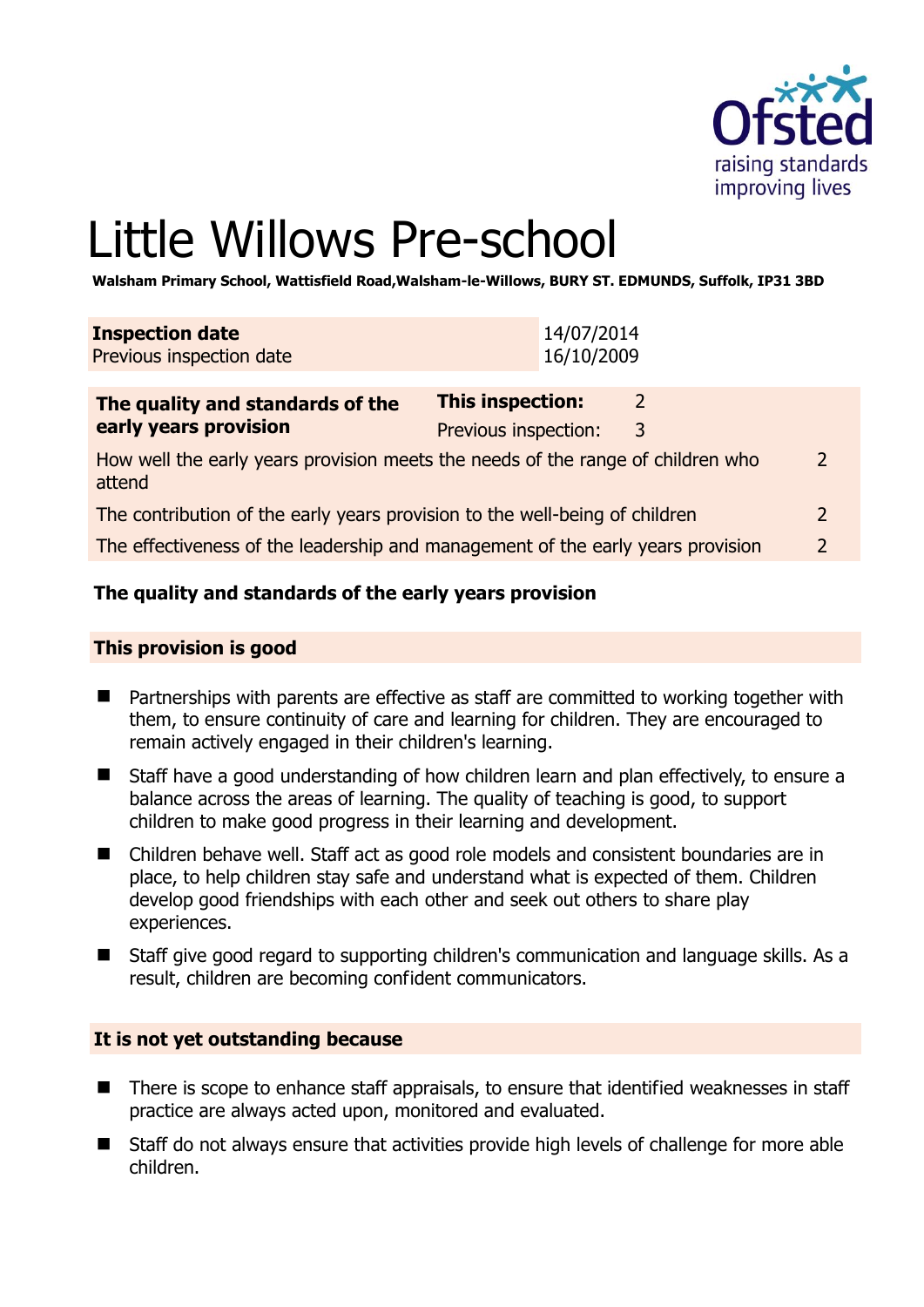# **Information about this inspection**

Inspections of registered early years provision are:

- $\bullet$  scheduled at least once in every inspection cycle the current cycle ends on 31 July 2016
- scheduled more frequently where Ofsted identifies a need to do so, for example where provision was previously judged inadequate
- **•** brought forward in the inspection cycle where Ofsted has received information that suggests the provision may not be meeting the legal requirements of the Early Years Foundation Stage or where assessment of the provision identifies a need for early inspection
- **•** prioritised where we have received information that the provision is not meeting the requirements of the Early Years Foundation Stage and which suggests children may not be safe
- scheduled at the completion of an investigation into failure to comply with the requirements of the Early Years Foundation Stage.

The provision is also registered on the voluntary and compulsory parts of the Childcare Register. This report includes a judgment about compliance with the requirements of that register.

# **Inspection activities**

- The inspector observed activities in the pre-school room and the garden.
- $\blacksquare$  The inspector spoke with staff at appropriate times throughout the inspection.
- The inspector looked at activity planning, records of children's learning and a selection of policies and records.
- $\blacksquare$  The inspector held a meeting with the nursery manager.
- $\blacksquare$ The inspector checked evidence of suitability and qualifications of staff working with children, the provider's self-evaluation form and improvement plan.
- $\blacksquare$  The inspector spoke to parents.

**Inspector** 

Jacqueline Mason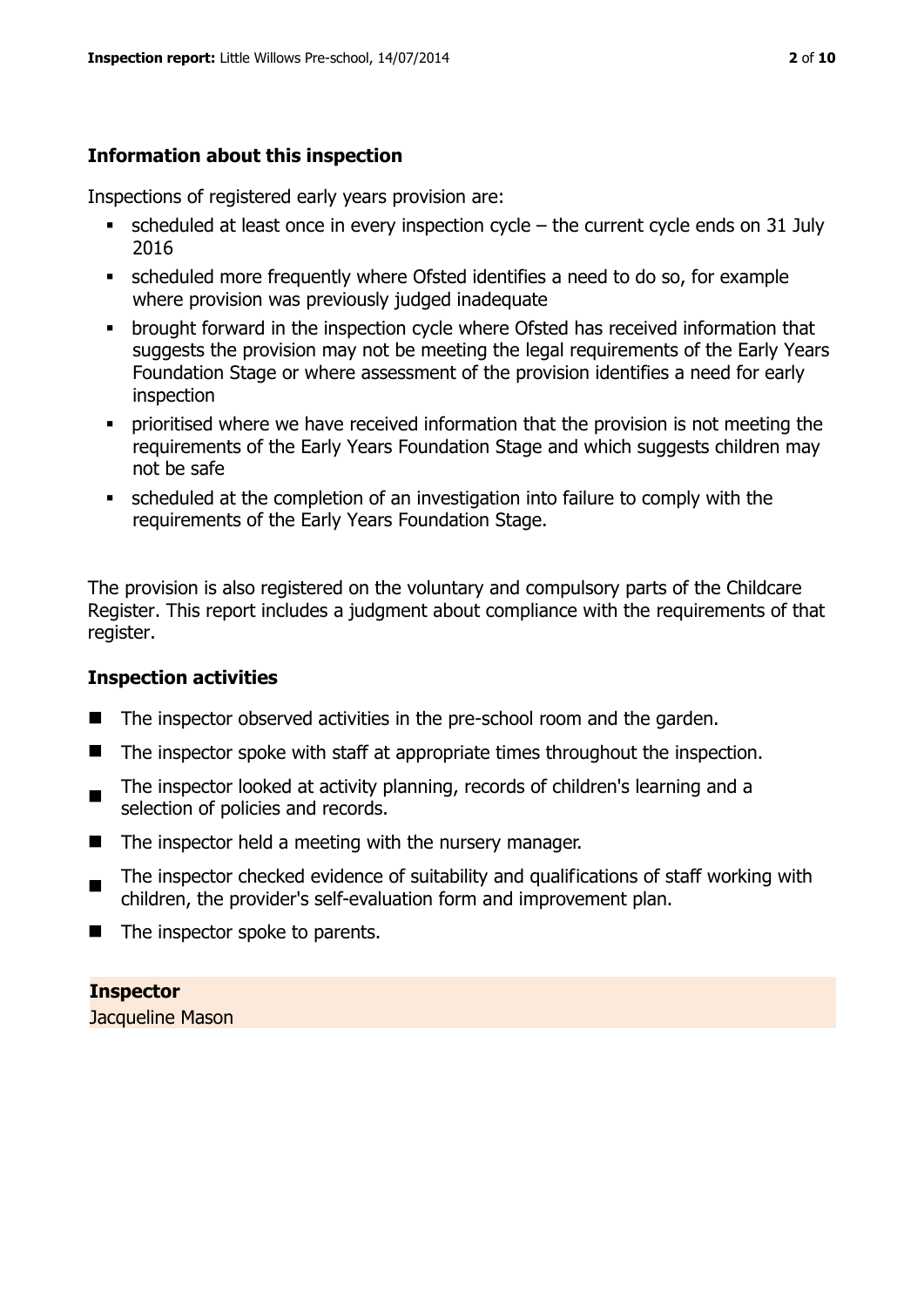# **Full report**

# **Information about the setting**

Little Willows Pre-school was registered in 1974. It is registered on the Early Years Register and the compulsory and voluntary parts of the Childcare Register and operates from a self-contained premise in the grounds of Walsham-le-Willows Primary School in Walsham-le-Willows, Suffolk. There is a fully enclosed area available for outdoor play. The pre-school is run by a voluntary committee. It serves the local area and is accessible to all children. The pre-school is open each weekday from 8.45am to 2.45pm during school term times only. Children may attend for half day sessions, with an optional lunch club. Before and after school care is offered from 8am to 8.50am and from 2.55pm to 5.30pm. Children attend for a variety of sessions. There are currently 55 children on roll, 38 of whom are in the early years age range.

The pre-school employs five members of childcare staff. All hold appropriate early years qualifications at level 3. The pre-school provides funded early education for two-, threeand four-year-old children.

# **What the setting needs to do to improve further**

# **To further improve the quality of the early years provision the provider should:**

- review the learning environment, to ensure that the resources available to older and more able children consistently offer high levels of challenge
- build on established procedures for monitoring the performance of staff, to ensure that identified weaknesses in staff practice are acted upon and monitored.

#### **Inspection judgements**

# **How well the early years provision meets the needs of the range of children who attend**

Staff know the children well and talk confidently about where they are in their learning and development. They gather useful information from parents when children first attend the pre-school and use this information, along with their own observations, to identify children's starting points. Staff understand the characteristics of effective learning and translate this effectively into practice, evaluating their observations of children as they play to identify the next steps in their learning and plan for their continuing progress. Each child has a written learning journal in which staff record their observations. These are shared with parents, to keep them informed about their children's developmental progress. Parents are encouraged to record their own observations of what their children are doing at home and staff take these into account, to ensure that their planning is firmly rooted in children's interests. Staff effectively encourage parents to remain engaged in their children's learning. For example, they hold regular evenings and workshops, such as an evening to introduce letters and sounds. Children's developmental progress is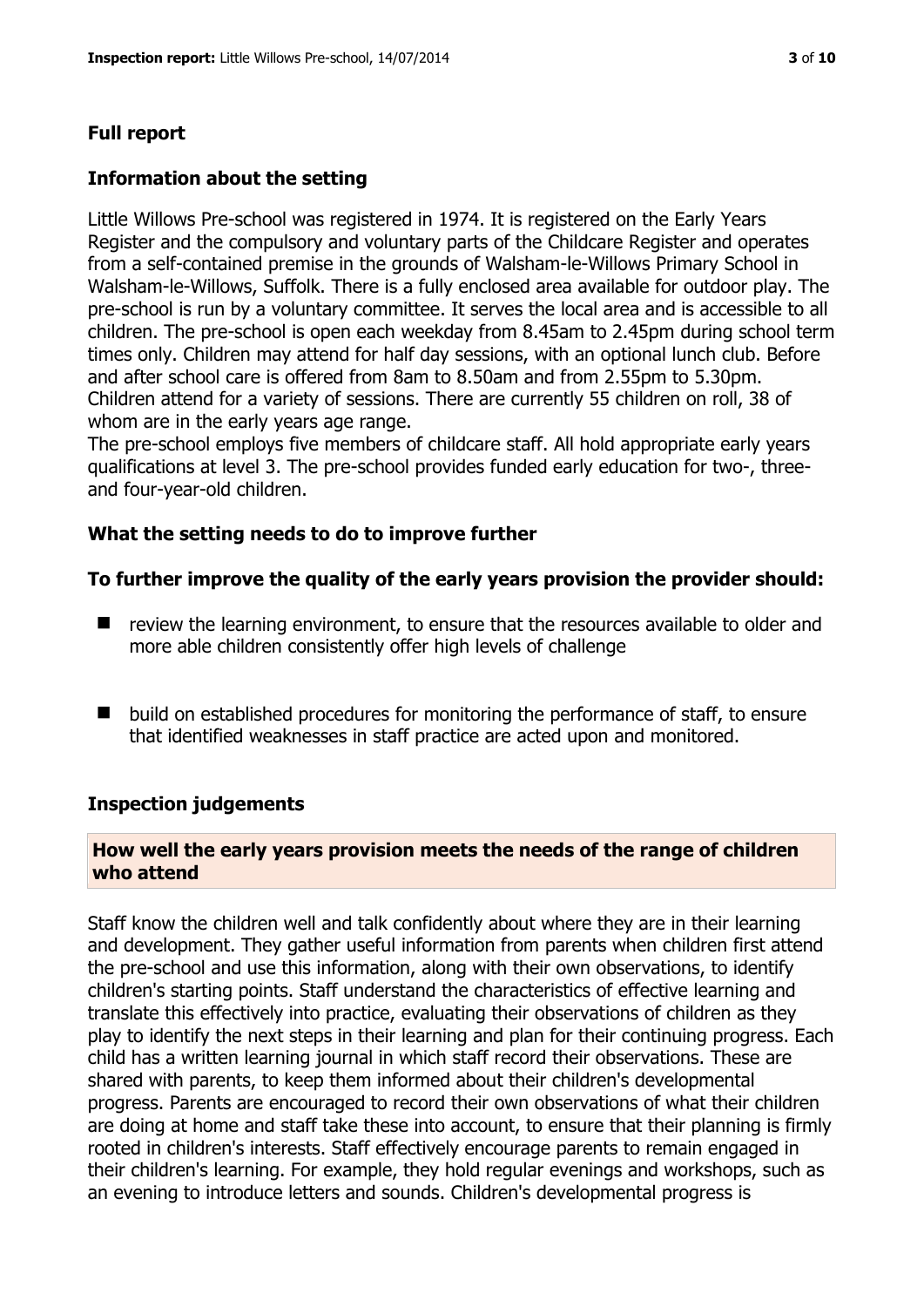monitored effectively, including carrying out the progress check for children aged between two and three years. This supports staff to identify if children are working comfortably within the expected development bands for their age and enables them to ensure that any concerns are quickly identified and consistently managed.

Staff engage well in children's play and the quality of teaching is good, although on occasions staff do not always ensure that activities provide high levels of challenge. For example, when children quickly complete simple jigsaw puzzles staff do not move them on to a more complex puzzle. However, children extend their own learning by turning the pieces over and completing the puzzle without a picture as guidance. Children's ability to apply skills appropriate to their age and their enthusiasm to explore and investigate helps to ensure that they are developing skills for the future. This inclusive pre-school ensures that all children are able to participate fully in the routines and activities each day. Children confidently initiate conversations with adults. They chat comfortably with staff, talking about their past experiences and what they are doing. Staff skilfully encourage children to describe problems they encounter and think about ways to solve the problems. For example, sand goes on the floor when a child has a range of pots and pans, filled with sand, on a stacking crate. Staff ask him what he thinks he could do to stop the sand from falling on to the floor. After considering the question he responds that he could use a tray and goes with a member of staff to find a tray big enough to house all of the resources that he is using.

Children enjoy stories and listen attentively in small and large groups. Children look at books independently, holding them the correct way up and turning pages one at a time. They retell stories, using the illustrations as a guide. Children have plentiful opportunities to see their name when it is written and even very young children are beginning to recognise their name when it is placed among others. For example, on arrival at preschool they self-register, placing their name card on a numbered board. Children choose what number they want their name to go against, supporting their developing mathematical awareness. Children make marks and staff provide a varied range of resources, including paint, pens and paper. Older children understand that print carries meaning and some children confidently write the letters of their first name. Staff skilfully extend activities to include making marks and writing. For example, when a child is exploring bugs and insects in the garden a member of staff suggests that he might like to draw a picture of the spider he is looking at. Children readily do this and take their picture excitedly to show others. Children play imaginatively, based on their own and imagined experiences. They seek out others to share in their play, pretending to be ghosts as they chase each other around the garden. Children enjoy playing outdoors and readily use the resources in the garden. Staff plan for outdoors as effectively as they do for indoors, to ensure that children who learn best in the outdoor environment are able to access toys and resources for all areas of learning.

# **The contribution of the early years provision to the well-being of children**

Children feel safe and secure in their relationships with staff because transitions into the pre-school are managed well. Each child is allocated to a key person who takes responsibility for developing relationships with the children and their families and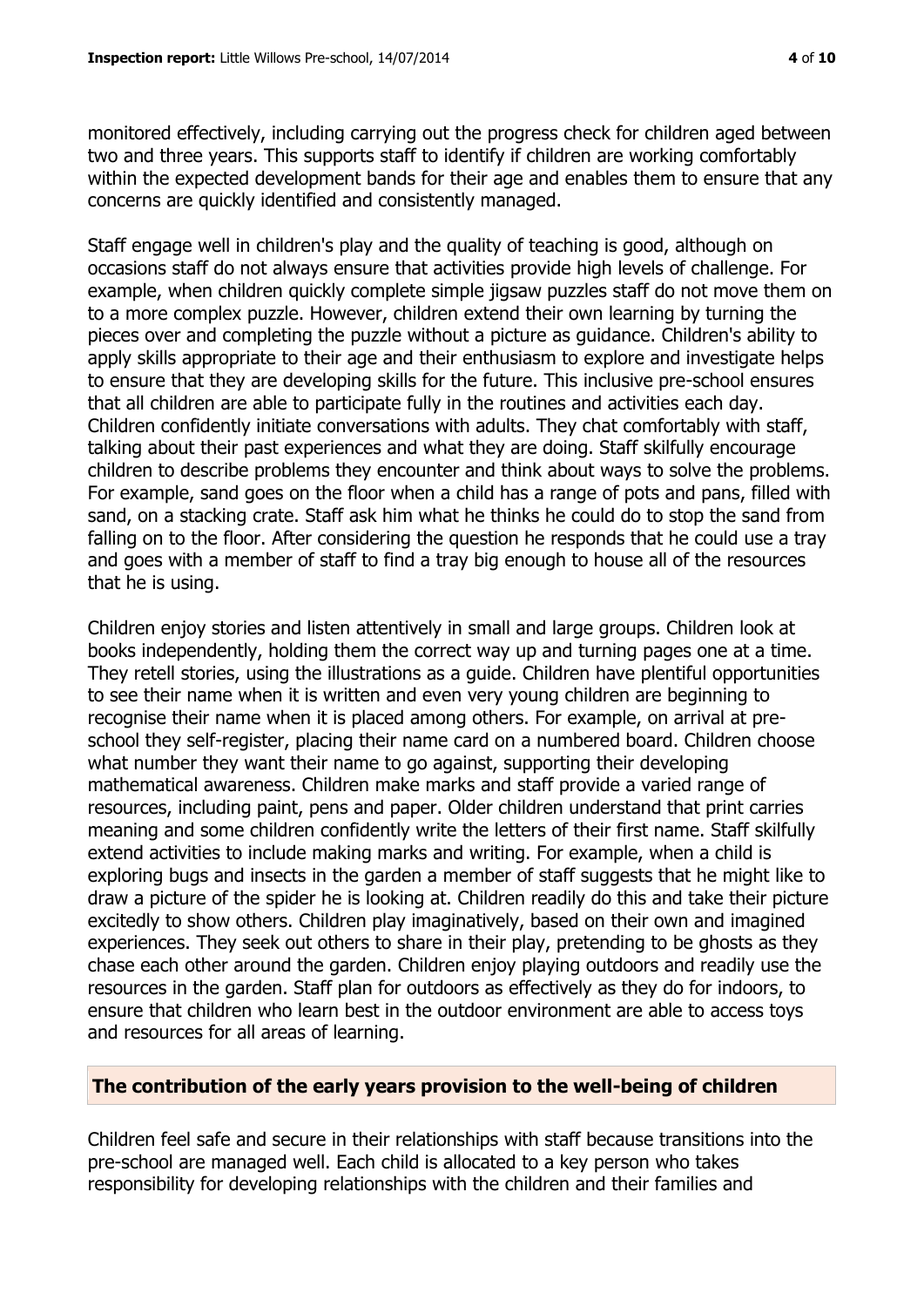promoting children's well-being. Children know what happens next at any point during the day because established routines are followed, promoting a good sense of belonging. All staff are caring and responsive to children's needs and the thoughtfully planned playroom creates an enabling environment for all ages of children, both indoors and outside. Children benefit from a wide range of play materials, to support their learning and development and toys are stored well, to enable children to select and carry out selfchosen activities. Children are supported well to ensure that they are prepared for the next stage in their learning and development, such as moving on to nursery or school. They are introduced sensitively to the transition and are developing the necessary skills to help them embrace new experiences with self-confidence.

Staff are good role models and treat children with respect and positive regard. Children behave well. Consistent boundaries are in place, to help them know what is expected of them. A happy sheet has been put in place and shared with children and staff talk to children about what keeps us happy. For example, they help children understand that we have kind hands. Any unwanted behaviour is managed well, helping children to understand their own feelings and those of others. Staff skilfully support children to solve their own conflicts and recognise the impact that their behaviour has on others. They use verbal praise, to place a meaningful value on children's individual efforts. As a result, children learn right from wrong and develop self-esteem.

Children are helped to learn to keep themselves safe. For example, staff talk to children about the need to sweep up sand from the floor so that they do not slip on it. Children's good health is supported well and a good emphasis is placed on playing outdoors. Children move freely between indoors and the enclosed garden. They demonstrate that they manage their own personal hygiene needs relative to their age and are supported well by staff through potty training. Their good health is further supported by the provision of healthy snacks, including a variety of fresh fruit. Children wash their hands before eating snack and lunch and are helped to understand the importance of good hygiene. For example, when a child sitting at the table announces that they do not wash their hands before eating when at home; staff start a discussion with all of the children at the table about why they think they should wash their hands. Children confidently talk about washing away germs to keep their tummies healthy. Parents provide packed lunches for those children staying at pre-school all day and staff provide a leaflet about healthy lunches.

#### **The effectiveness of the leadership and management of the early years provision**

The pre-school premises are safe and secure, to protect children from intruders. Risk assessments are carried out, recorded and kept in a central file. A daily checklist is also maintained. As a result, children play safely both indoors and outside. Staff fully understand their responsibilities to safeguard the welfare of children. They have a good awareness of the signs and symptoms of abuse and know what to do if they are concerned that a child is at risk. The pre-school is managed by a voluntary committee. Changes to the individuals who make up this committee are notified to Ofsted. This ensures that appropriate checks can be carried out. Robust recruitment procedures are in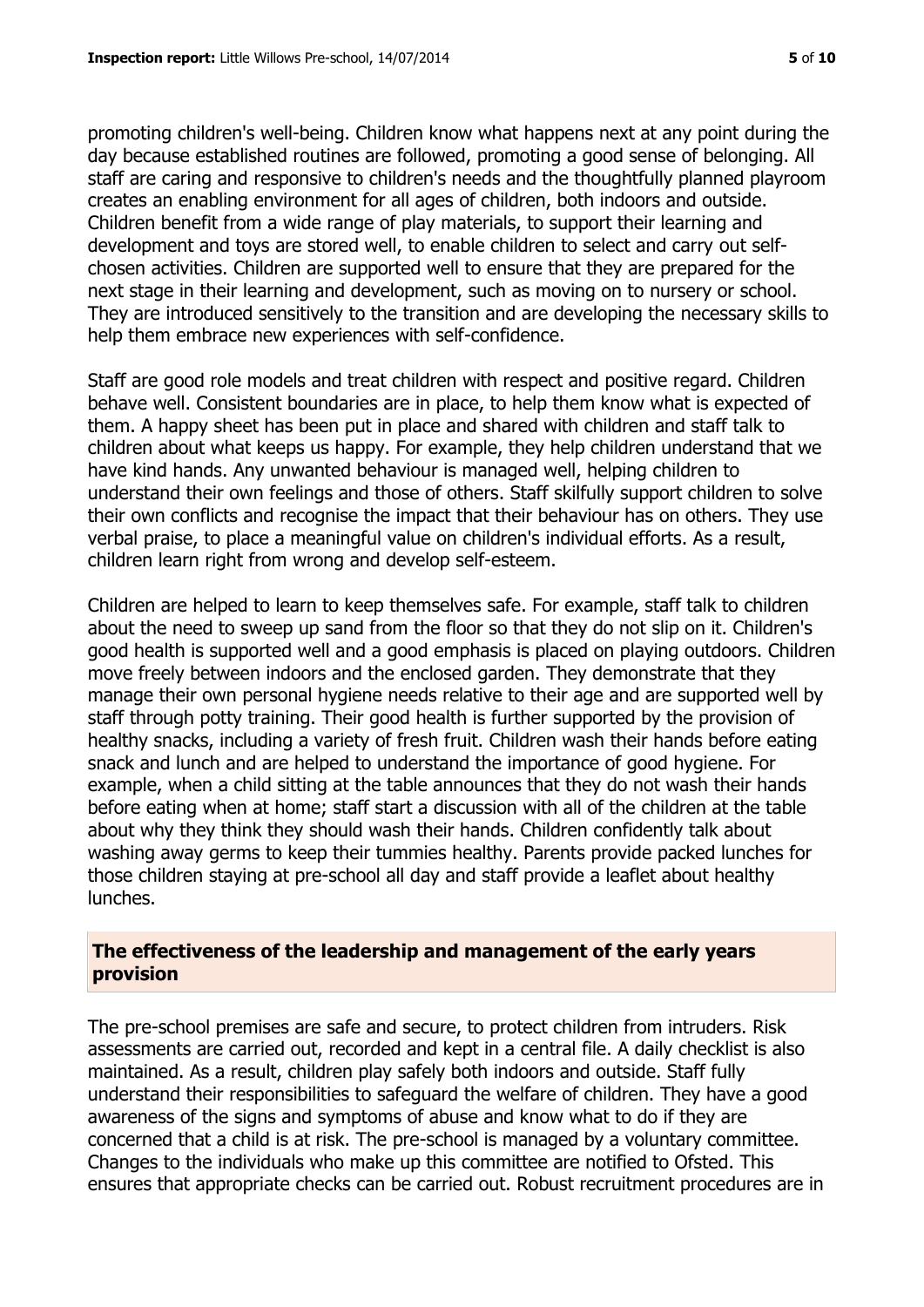place for selecting new staff, to ensure that those working with children are suitable to do so. A record is maintained of suitability checks and children are never left alone with anyone whose suitability has not been checked. A system of appraisal is established. Records demonstrate that staff review past practice and identify plans for the future. However, there is scope to further develop these so that action plans and discussions are followed up to ensure that children's learning benefits from any changes. Despite this, staff are motivated, enthusiastic and committed to continuous improvement.

Management and staff evaluate what they do with the children each day, to discuss what has gone well and what has not. They seek the views of parents and children. Regular questionnaires are issued to parents and their comments are acted upon. For example, parents commented that the entrance hall is too chaotic at entry and exit times. As a result, staff now get children ready with their coats and bags before parents come into the reception area, reducing the need for parents and children to spend a long time in there at the end of the session. Partnerships with parents are effective as staff are committed to working together with them to ensure continuity of care and learning for children. Parents report that they are happy with the service that is provided and find staff friendly, caring and approachable. Parents value the good level of communication between themselves and their child's key person. They are kept well informed both by written information and daily verbal communication.

Children's needs are identified quickly and links are made with external agencies to secure the support that children need to make the best progress that they can in their learning and development. Good connections with the local school are well established, effectively supporting children's transition into the Reception class. The pre-school manager has also developed close links with the local children's centre. For example, children's centre staff have run activities from the pre-school, to meet local families. The pre-school staff work closely with the local authority to support travelling families. The local authority support worker describes the pre-school as a model of good practice, reporting that staff are wholly inclusive and develop good relationships with travelling families. They effectively support children and families to grow in confidence. Local authority data shows that these children are making good progress in their learning and development.

# **The Childcare Register**

| The requirements for the compulsory part of the Childcare Register are | Met |
|------------------------------------------------------------------------|-----|
| The requirements for the voluntary part of the Childcare Register are  | Met |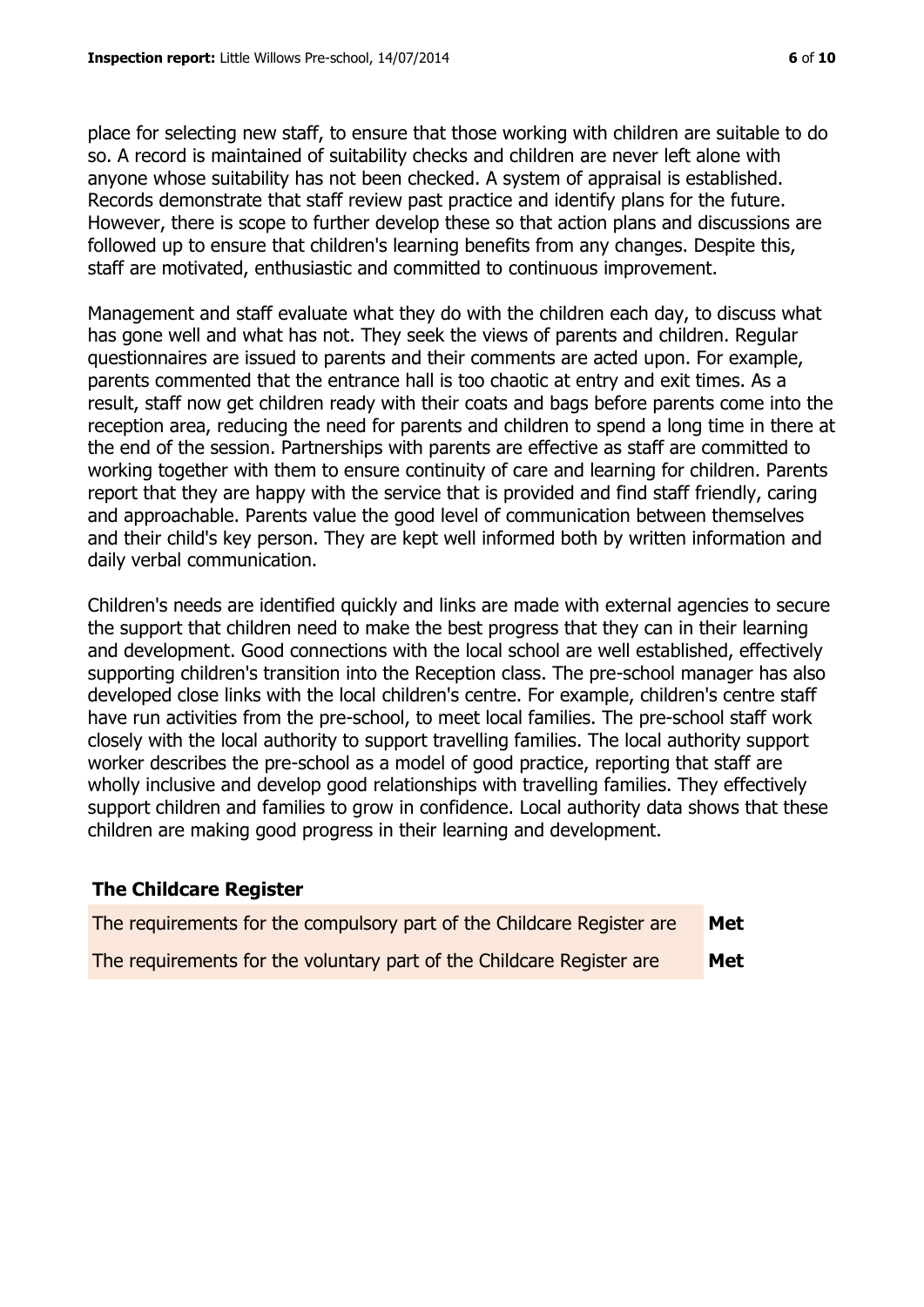# **What inspection judgements mean**

# **Registered early years provision**

| <b>Grade</b> | <b>Judgement</b>        | <b>Description</b>                                                                                                                                                                                                                                                                                                                                                                                |
|--------------|-------------------------|---------------------------------------------------------------------------------------------------------------------------------------------------------------------------------------------------------------------------------------------------------------------------------------------------------------------------------------------------------------------------------------------------|
| Grade 1      | Outstanding             | Outstanding provision is highly effective in meeting the needs<br>of all children exceptionally well. This ensures that children are<br>very well prepared for the next stage of their learning.                                                                                                                                                                                                  |
| Grade 2      | Good                    | Good provision is effective in delivering provision that meets<br>the needs of all children well. This ensures children are ready<br>for the next stage of their learning.                                                                                                                                                                                                                        |
| Grade 3      | Requires<br>improvement | The provision is not giving children a good standard of early<br>years education and/or there are minor breaches of the<br>safeguarding and welfare requirements of the Early Years<br>Foundation Stage. It will be monitored and inspected within<br>twelve months of the date of this inspection.                                                                                               |
| Grade 4      | Inadequate              | Provision that is inadequate requires significant improvement<br>and/or enforcement action. The provision is failing to give<br>children an acceptable standard of early years education and/or<br>is not meeting the safeguarding and welfare requirements of<br>the Early Years Foundation Stage. It will be monitored and<br>inspected again within six months of the date of this inspection. |
| Met          |                         | The provision has no children on roll. The inspection judgement<br>is that the provider continues to meet the requirements for<br>registration.                                                                                                                                                                                                                                                   |
| Not met      |                         | The provision has no children on roll. The inspection judgement<br>is that the provider does not meet the requirements for<br>registration.                                                                                                                                                                                                                                                       |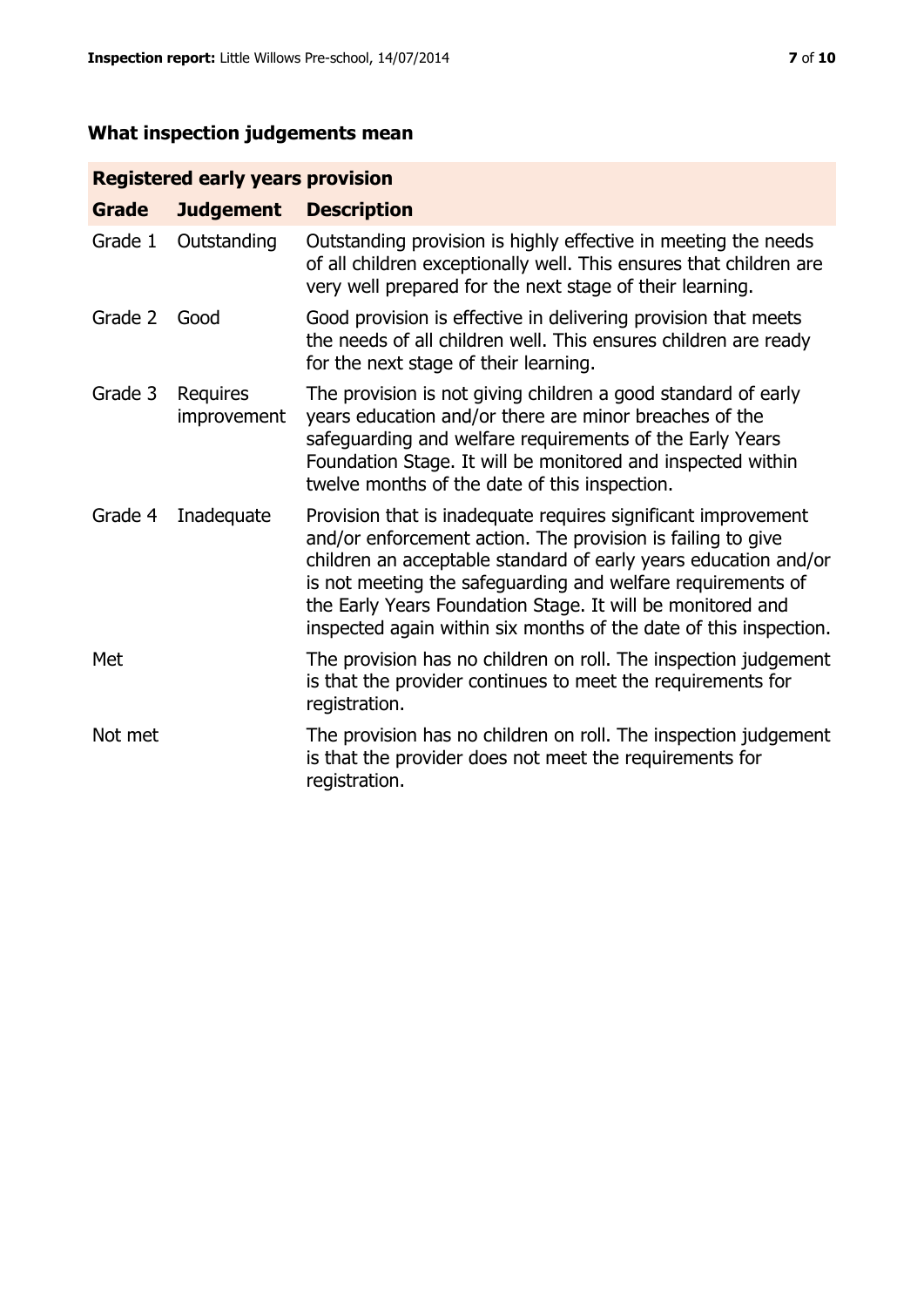# **Inspection**

This inspection was carried out by Ofsted under sections 49 and 50 of the Childcare Act 2006 on the quality and standards of provision that is registered on the Early Years Register. The registered person must ensure that this provision complies with the statutory framework for children's learning, development and care, known as the Early Years Foundation Stage.

# **Setting details**

| Unique reference number       | 251564                              |
|-------------------------------|-------------------------------------|
| <b>Local authority</b>        | <b>Suffolk</b>                      |
| <b>Inspection number</b>      | 818402                              |
| <b>Type of provision</b>      |                                     |
| <b>Registration category</b>  | Childcare - Non-Domestic            |
| Age range of children         | $0 - 17$                            |
| <b>Total number of places</b> | 20                                  |
| Number of children on roll    | 55                                  |
| <b>Name of provider</b>       | Little Willows Pre-School Committee |
| Date of previous inspection   | 16/10/2009                          |
| <b>Telephone number</b>       | 01359 258702                        |

Any complaints about the inspection or the report should be made following the procedures set out in the guidance *'Complaints procedure: raising concerns and making complaints* about Ofsted', which is available from Ofsted's website: www.ofsted.gov.uk. If you would like Ofsted to send you a copy of the guidance, please telephone 0300 123 4234, or email enquiries@ofsted.gov.uk.

# **Type of provision**

For the purposes of this inspection the following definitions apply:

Full-time provision is that which operates for more than three hours. These are usually known as nurseries, nursery schools and pre-schools and must deliver the Early Years Foundation Stage. They are registered on the Early Years Register and pay the higher fee for registration.

Sessional provision operates for more than two hours but does not exceed three hours in any one day. These are usually known as pre-schools, kindergartens or nursery schools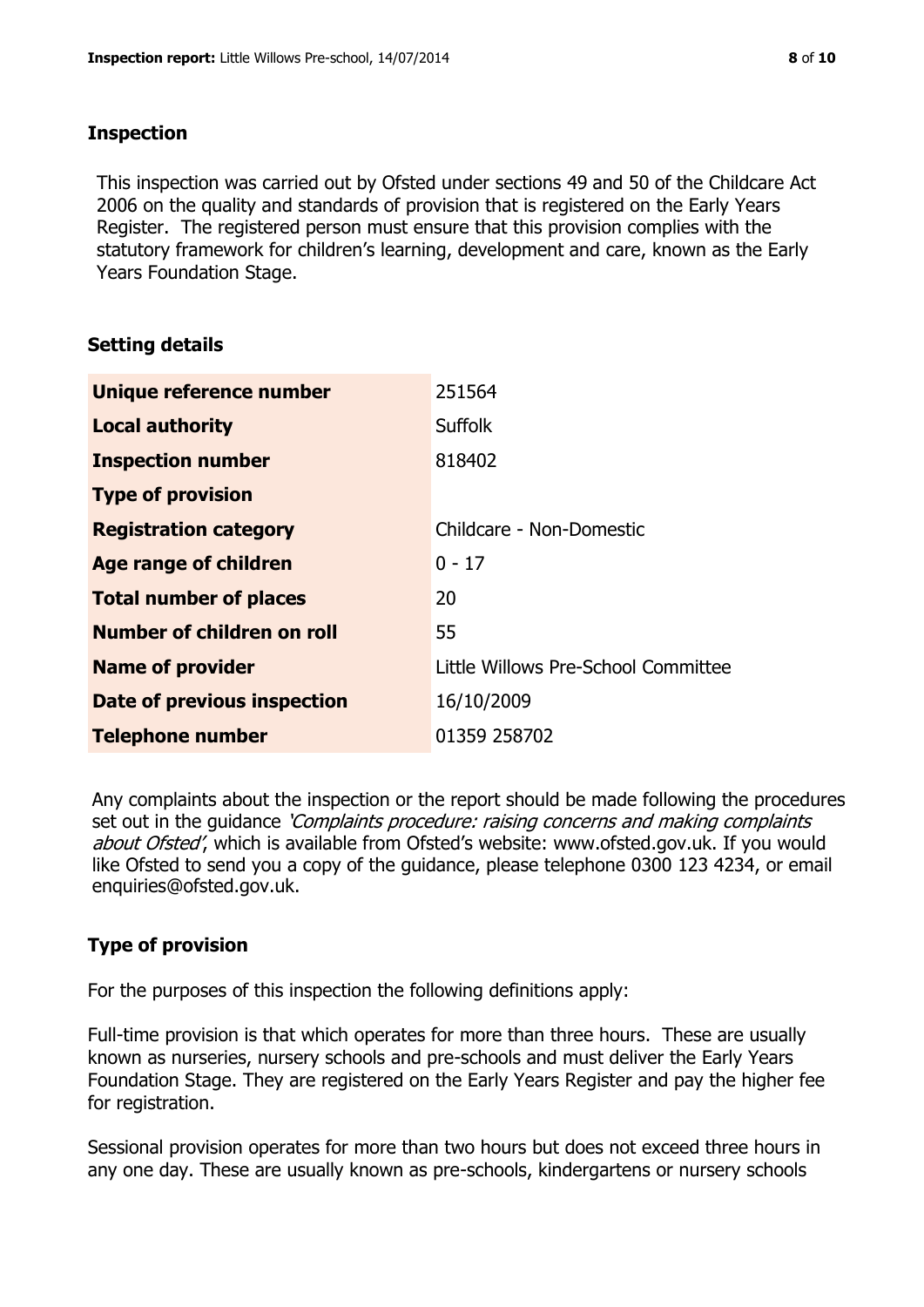and must deliver the Early Years Foundation Stage. They are registered on the Early Years Register and pay the lower fee for registration.

Childminders care for one or more children where individual children attend for a period of more than two hours in any one day. They operate from domestic premises, which are usually the childminder's own home. They are registered on the Early Years Register and must deliver the Early Years Foundation Stage.

Out of school provision may be sessional or full-time provision and is delivered before or after school and/or in the summer holidays. They are registered on the Early Years Register and must deliver the Early Years Foundation Stage. Where children receive their Early Years Foundation Stage in school these providers do not have to deliver the learning and development requirements in full but should complement the experiences children receive in school.